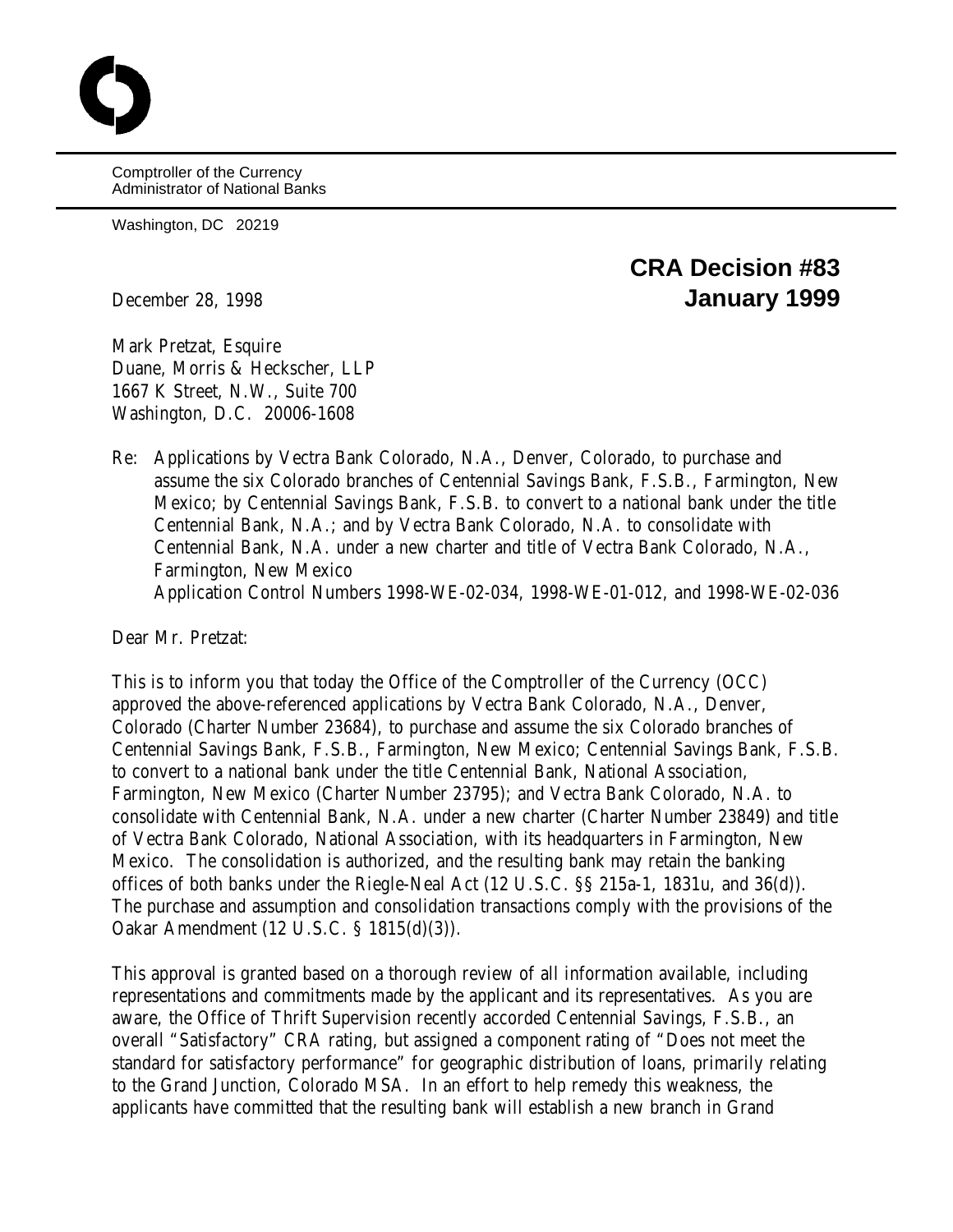Mr. Mark Pretzat Re: Vectra Bank Colorado, N.A. Page 2

Junction at a site already selected. The stated objective of the branch is to improve the geographic distribution of loans within the assessment area, and bank management believes that the presence of a second branch office in the Grand Junction MSA will afford it a better and more accessible retail outlet for the delivery of loan and other banking products, thereby enabling the bank to increase penetration to low- and moderate income individuals and census tracts. The resulting bank is expected to submit this branch application to the OCC in the near future. In approving these applications, the OCC has relied upon this commitment.

In addition, Vectra Bank Colorado, N.A. is operating under a commitment made by a predecessor bank to the Association of Community Organizations for Reform Now in August 1995 concerning the provision of mortgage loans to low- and moderate-income persons under a special lending program. The applicants have represented that the resulting bank will honor this commitment. In approving these applications, the OCC has relied upon this representation.

Please be advised that the OCC also authorizes the resulting bank, should the consolidation occur between Call Report dates, to recalculate its legal lending limit. The new lending limit should be calculated by using data from the last Call Report of the individual banks filed prior to consummating the merger, as adjusted for the merger. The resulting bank will then file a new Call Report and begin calculating its legal lending limit according to 12 C.F.R. 32.4(a) at the end of the quarter following consummation of the merger.

The effective dates for the purchase and assumption and consolidation transactions must be on or after the approval date.

We will not issue a letter certifying consummation of the purchase and assumption and consolidation transactions until we have received:

- 1. A Secretary's Certificate for each applicant institution, certifying that a majority of the board of directors has agreed to the proposed merger;
- 2. An executed merger agreement with Articles of Association for the resulting bank attached; and
- 3. A Secretary's Certificate for each institution, certifying that any necessary shareholder approvals have been obtained.

If the purchase and assumption and consolidation transactions are not consummated within one year from the approval date, the approvals will automatically terminate unless the OCC grants an extension of the time period. You must advise the Western District Licensing office in advance of the desired effective date for the transaction so that the OCC may issue the necessary certification and final approval letter.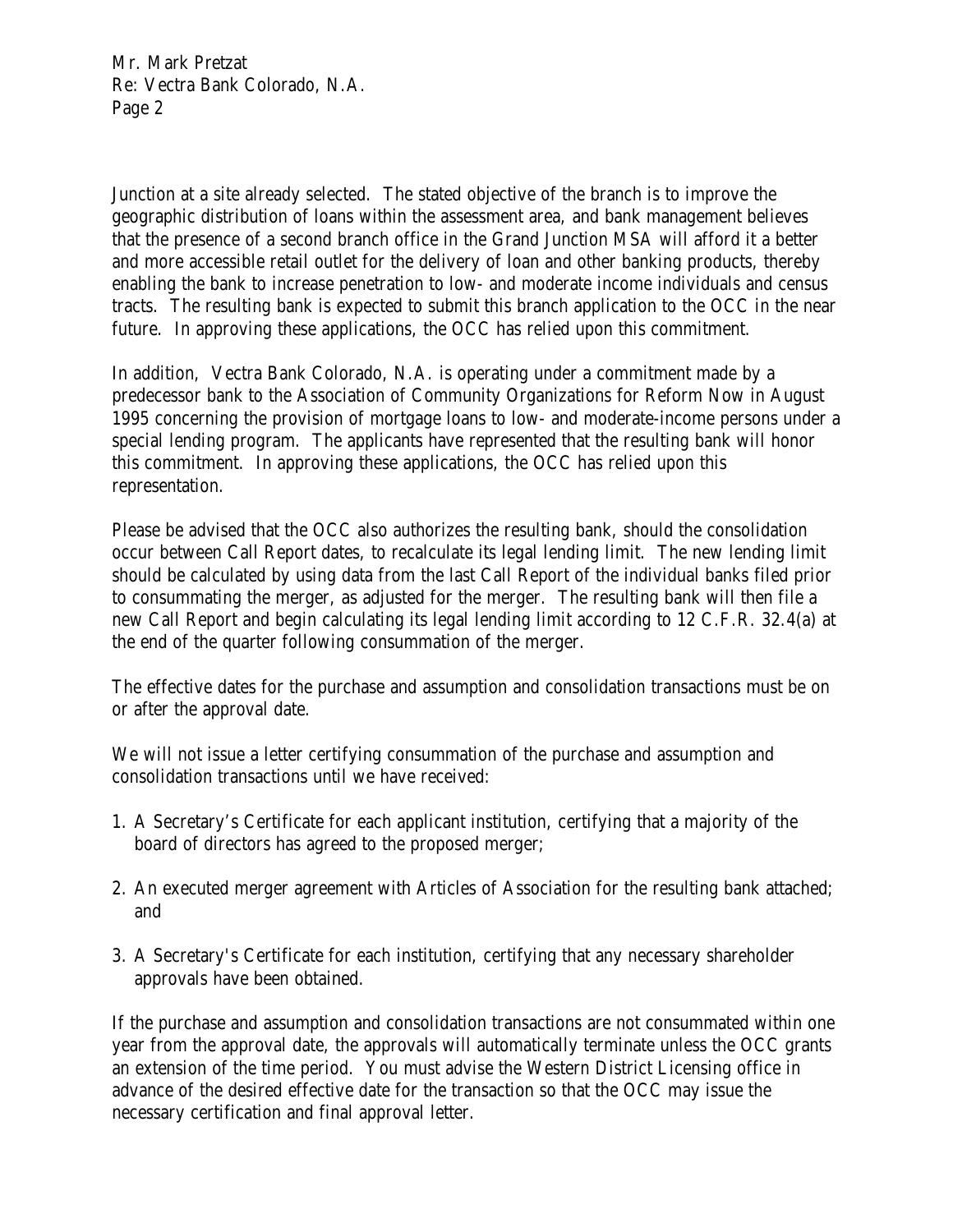Mr. Mark Pretzat Re: Vectra Bank Colorado, N.A. Page 3

Prior to or as of the date of the conversion:

- 1. The directors must own qualifying shares prior to conversion to a national banking association in accordance with 12 U.S.C. 72 and 12 CFR 7.2005.
- 2. The institution must apply for membership in the Federal Reserve System in accordance with 12 CFR 209, if applicable.
- 3. The institution must purchase adequate fidelity bond coverage in accordance with 12 CFR 7.2013, which lists four factors the directors should consider to determine adequacy.
- 4. If a director, officer, employee, or principal shareholder of the bank (including an entity in which such person owns an interest of 10% or more) is involved in the sale of credit life insurance to loan customers, the bank should ensure compliance with 12 CFR 2, which among other things, prohibits a covered person from retaining commissions or other income from the sale of credit life insurance connected with any loan made by the bank.
- 5. The board of directors must adopt and have in place such written policies and procedures as are necessary to ensure the safe and sound operation of the bank. The board also must review those policies and procedures continually and ensure bank compliance with them. The minimum policies and procedures applicable to a national bank are enclosed.
- 6. Before converting to a national bank, the converting institution must obtain any other required regulatory approvals.

Upon completion of the above procedures, please submit to the Western District Office a letter certifying that you have completed all steps required to convert to a national banking association. Your notification should include the following documents if they have not already been submitted: A Secretary's Certificate certifying shareholder approval of the proposed conversion; Articles of Association; Bylaws; Organization Certificate properly signed and executed; Oath(s) of directors; List of directors; and Certification that you have applied for membership in the Federal Reserve System.

When the institution has satisfactorily completed all of the above steps, the OCC will issue a letter officially authorizing the institution to commence business as a national banking association. At that time, you will receive the charter certificate and branch authorizations.